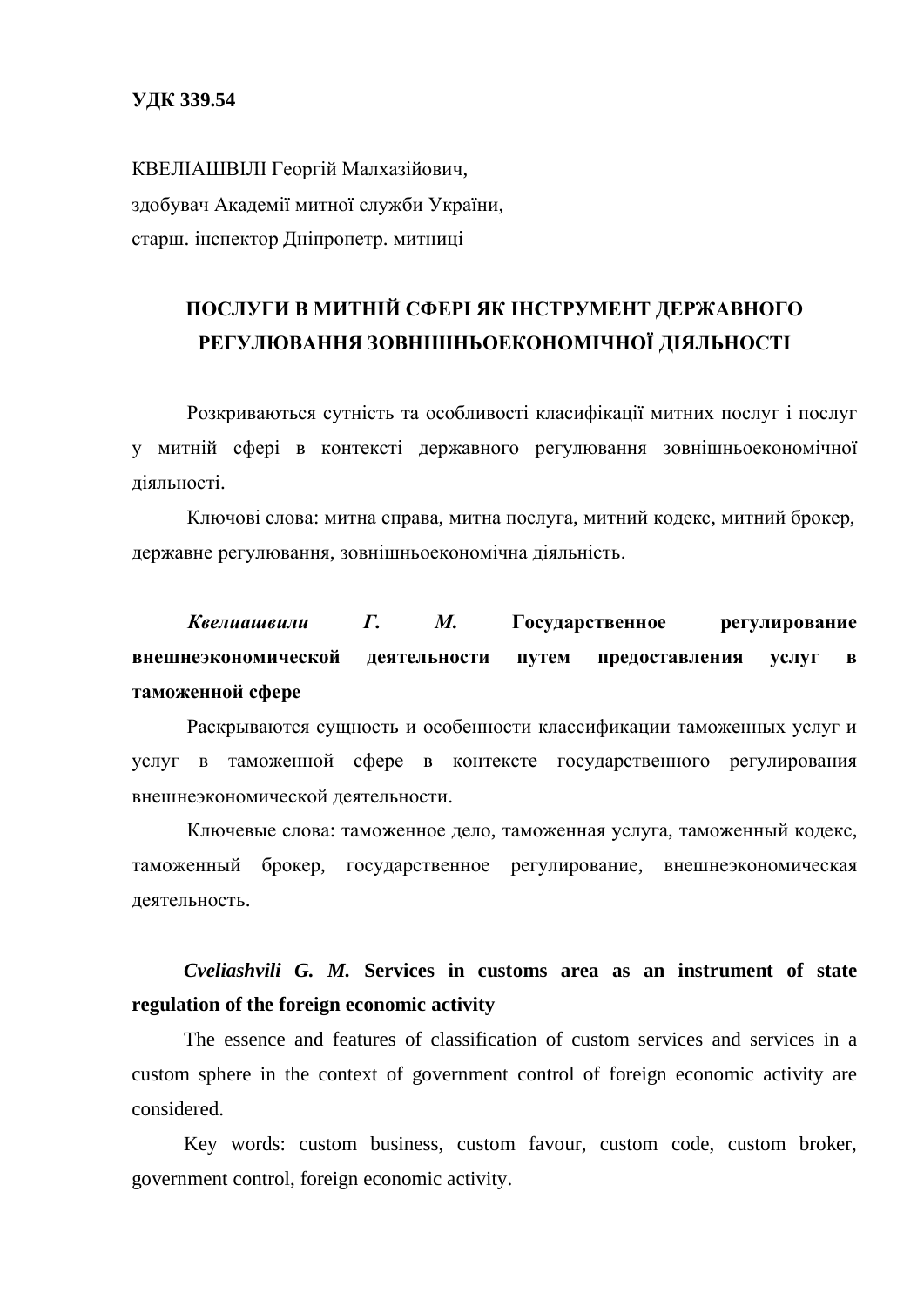Постановка проблеми. Одним з основних напрямів розвитку сучасної економіки за останні два десятки років є сфера послуг, що стрімко розвивається. У провідних європейських країнах, Сполучених Штатах Америки і Японії кількість співробітників, що працюють у сфері послуг, перевищує кількість зайнятих у всіх інших галузях разом узятих. Сектор суспільних і приватних послуг в цих країнах становить 60 – 70 % від загального обсягу національного виробництва [5]. У міжнародній торгівлі послуги нараховують приблизно чверть суми загального світового експорту. Робочі місця, пов'язані з наданням послуг, є не тільки в традиційних галузях невиробничої сфери, таких як готелі, авіакомпанії, банки, телекомунікації і багато інших, але і в багатьох виробничих галузях. Серед них – юристи корпорацій, медики, інструктори з навчання торгового персоналу. У цілому, надання послуг на ринку пов'язане з виникненням особливих проблем, для вирішення яких потрібні особливі стратегії. За визначенням видатного дослідника у сфері митної справи А. Д. Єршова, «послуги – це дії, що приносять людям корисний результат» [2] (тут *і далі переклад наш. – Г. К.*). А. Д. Єршов також наводить класифікацію послуг, передбачену Постійним комітетом з тлумачень зовнішньоекономічної діяльності (ЗЕД), і не розглядає послуги, що не є об'єктами ЗЕД. Інший видатний фахівець у сфері проблем світової економіки і міжнародних відносин П. І. Діденко надає таке визначення послуг: «діяльність, результати якої не мають матеріального виявлення і споживаються в процесі здійснення цієї діяльності» [1].

Аналіз останніх досліджень і публікацій. Проблематика функціонування митної системи все частіше привертає до себе увагу науковців. До неї неодноразово зверталися такі українські вчені, як І. Г. Бережнюк, Є. В. Додін, Л. М. Івашова, С. В. Ківалов, Н. А. Липовська, П. В. Пашко, І. В. Письменний, Д. В. Приймаченко, К. К. Сандровський, В. В. Ченцов та ін. При цьому митні послуги ще не стали предметом уваги науковців.

*Мета статті* – дослідження та класифікація послуг у митній сфері та митних послуг у контексті державного регулювання зовнішньоекономічної діяльності.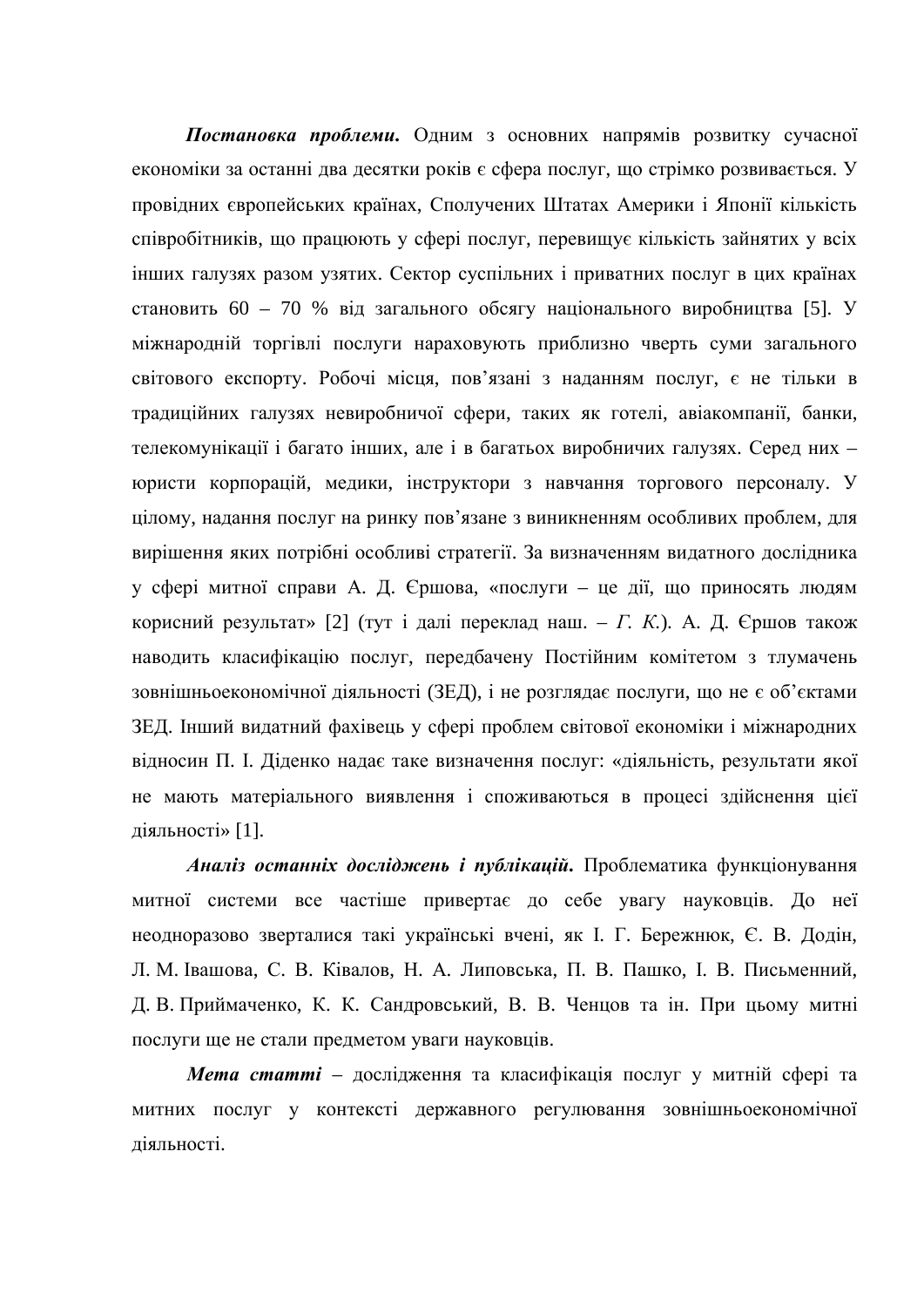Виклад основного матеріалу. Послуги в митній сфері надаються спеціалізованими компаніями, що мають право займатися вказаною діяльністю відповідно до існуючих вимог Митного кодексу України [4]. Ці компанії можна розділити на 4 типи: митні брокери, митні перевізники, склади тимчасового зберігання (СТЗ) і митні склади (МС).

Послуги з митного оформлення включають такі основні операції: класифікацію товару за товарною номенклатурою (ТН) ЗЕД, визначення митної вартості відповідно до ТН ЗЕД, визначення митного режиму, заповнення вантажної митної декларації (ВМД), заповнення взаємозв'язаних з ВМД документів, обчислення і сплату в строк митних платежів. Потреба в додатковому консультуванні з окремих питань митного оформлення реалізується у формі інформаційного забезпечення клієнтів із загальних і спеціальних питань митного оформлення, перевірки правильності і достовірності заповнення документів, надання рекомендацій з урегулювання спірних питань. Розглянуті послуги є невід'ємною частиною організації зовнішньоторговельного обігу.

У ряді випадків виникає необхідність в організації перевезення або зберігання товарів під митним контролем. Митними перевізниками можуть надаватися послуги з організації перевезення товарів під митним контролем, забезпечення процедури внутрішньомитного транзиту, страхування і супроводу вантажів. Зберігання товарів під митним контролем організовується СТЗ і МС, які й забезпечують специфічний комплекс складських послуг.

Взаємодія з митними органами є одним з найважливіших моментів у роботі будь-якої компанії, що займається зовнішньоекономічною діяльністю. Мати спеціалізований відділ із взаємодії з митницею можуть дозволити собі тільки зовнішньоторговельні корпорації. Проте і вони останнім часом, як показує практика, все більше вважають за краще користуватися послугами посередника. Саме послуги посередника (тобто митного брокера) на сьогоднішній день однозначно є найбільш поширеними і жаданими з усіх послуг, що надаються в митній сфері. Митний брокер гарантує користувачам своїх послуг професійне здійснення митних операцій відповідно до вимог митного законодавства України, позбавляючи від необхідності безпосередньої взаємодії з митними органами. Вирішивши скористатися послугами митного брокера, учасник ЗЕД повинен бути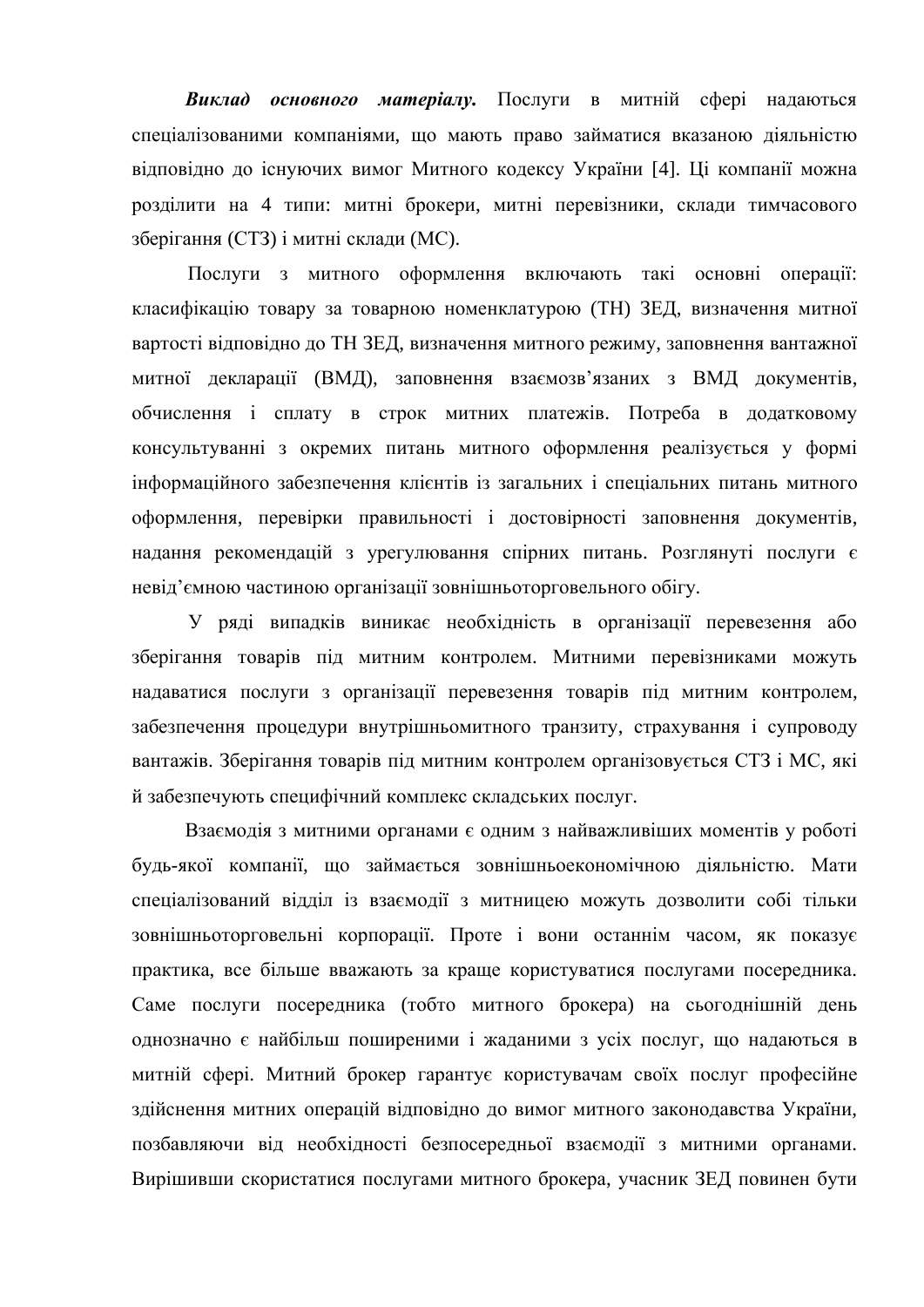впевнений, що ці послуги будуть надані йому на високому професійному рівні, а отже, митне оформлення товарів буде здійснене митним органом своєчасно. У зв'язку з цим особі, що уклала договір на надання послуг митного брокера, слід звернути увагу на показники ефективності роботи митного брокера.

Про те, наскільки робота митного брокера є ефективною, можна зробити висновок з термінів випуску товарів митними органами, які не повинні перевищувати трьох робочих днів з дня ухвалення митної декларації, а також з відсутності відкритих щодо нього справ про порушення митних правил [3; 4]. Крім того, ефективною можна вважати роботу тих митних брокерів, які успішно використовують переваги нового Митного кодексу (МК) України, спрямовані на прискорення і спрощення процедури митного оформлення.

Однією з найважливіших і найактуальніших на сьогоднішній день переваг нового МК України є можливість декларування товарів в електронній формі. Реалізація такої можливості дозволяє митному брокеру задовго до фактичного перетину товарами митного кордону підготувати документи для митного оформлення, що підвищує ефективність і швидкість його проведення митними органами. Проте на сьогоднішній день електронне декларування ще не поширене повсюдно й кількість митних брокерів, які регулярно здійснюють декларування товарів в електронній формі, невелика.

Для отримання дозволу на застосування спеціальних спрощених процедур үчасник ЗЕД може звернутися за допомогою до митного брокера, який підготує відповідний пакет документів для узгодження з митними органами. Даний факт також розглядається як показник ефективності роботи митного брокера.

I, нарешті, якість роботи митного брокера виявляються в можливості сприяти своїм клієнтам у вирішенні таких проблем, як:

**• оскарження рішень, дій (бездіяльності) митних органів і їх посадовців;** 

- підготовка необхідних документів і відомостей для визначення митної вартості товарів, що ввозяться, з метою уникнення її коректування надалі;

- оформлення транспортних (перевізних), комерційних і митних документів (прикладом може бути підготовка проектів зовнішньоторговельних контрактів і специфікацій);

- отримання документів (сертифікатів, ліцензій і т. п.), що впливають на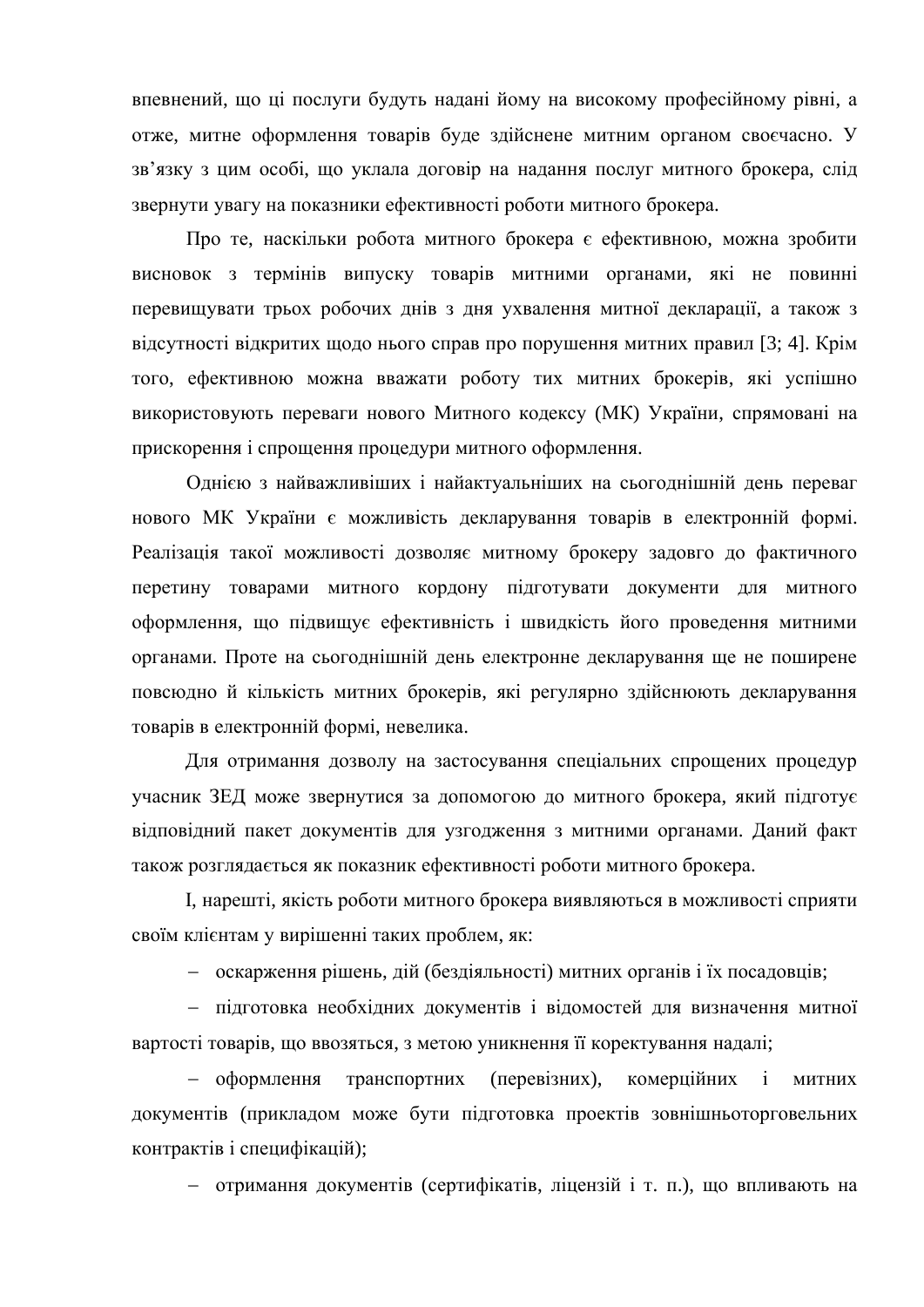застосування обмежень і заборон економічного і неекономічного характеру, що особливо актуально для імпортерів фармацевтичної продукції, належної обов'язкової сертифікації, а в окремих випадках і ліцензування;

- отримання відомостей за митною статистикою зовнішньої торгівлі, наприклад, в разі необхідності підтвердження факту здійснення митного оформлення легкового автотранспорту, раніше ввезеного до України;

- класифікація товарів відповідно до ТН ЗЕД України і визначення країни походження товарів [3].

Вирішення таких проблем належить до елементів консалтингу у сфері митного законодавства як одного з напрямів діяльності митного брокера, що динамічно розвиваються.

Ще одним з найпоширеніших видів послуг, що надаються в митній сфері, є надання послуг митного перевізника. Інститут митного перевізника створений з метою надання додаткової можливості учасникам ЗЕД здійснити перевезення товарів у разі, коли імпортер або інші зацікавлені особи не мають нагоди внести необхідне забезпечення виконання зобов'язань перед митними органами при перевезенні товарів під митним контролем. Якщо перевезення товарів здійснюється митним перевізником, митні органи не вимагають сплати митних платежів і не вживають інших заходів із забезпечення дотримання митного законодавства України при внутрішньому митному транзиті, передбачених Митним кодексом України [4]. Сплата митних платежів у такому випадку гарантується забезпеченням, виробленим митним перевізником на весь період своєї діяльності для включення до Ресстру митних перевізників.

Відправник товарів або експедитор має право скористатися послугами митного перевізника за власним вибором. Договір митного перевізника про перевезення товарів, що перебувають під митним контролем, є публічним договором. Митний перевізник має право відмовитися від укладення договору тільки за відсутності можливості здійснити перевезення товарів.

Регіон своєї діяльності митний перевізник обирає сам – це може бути регіон діяльності як одного, так і декількох митних органів, а також вся територія України. Митними перевізниками можуть бути особи, включені до реєстру митних перевізників. Послуги, що надаються митними перевізниками, є альтернативними в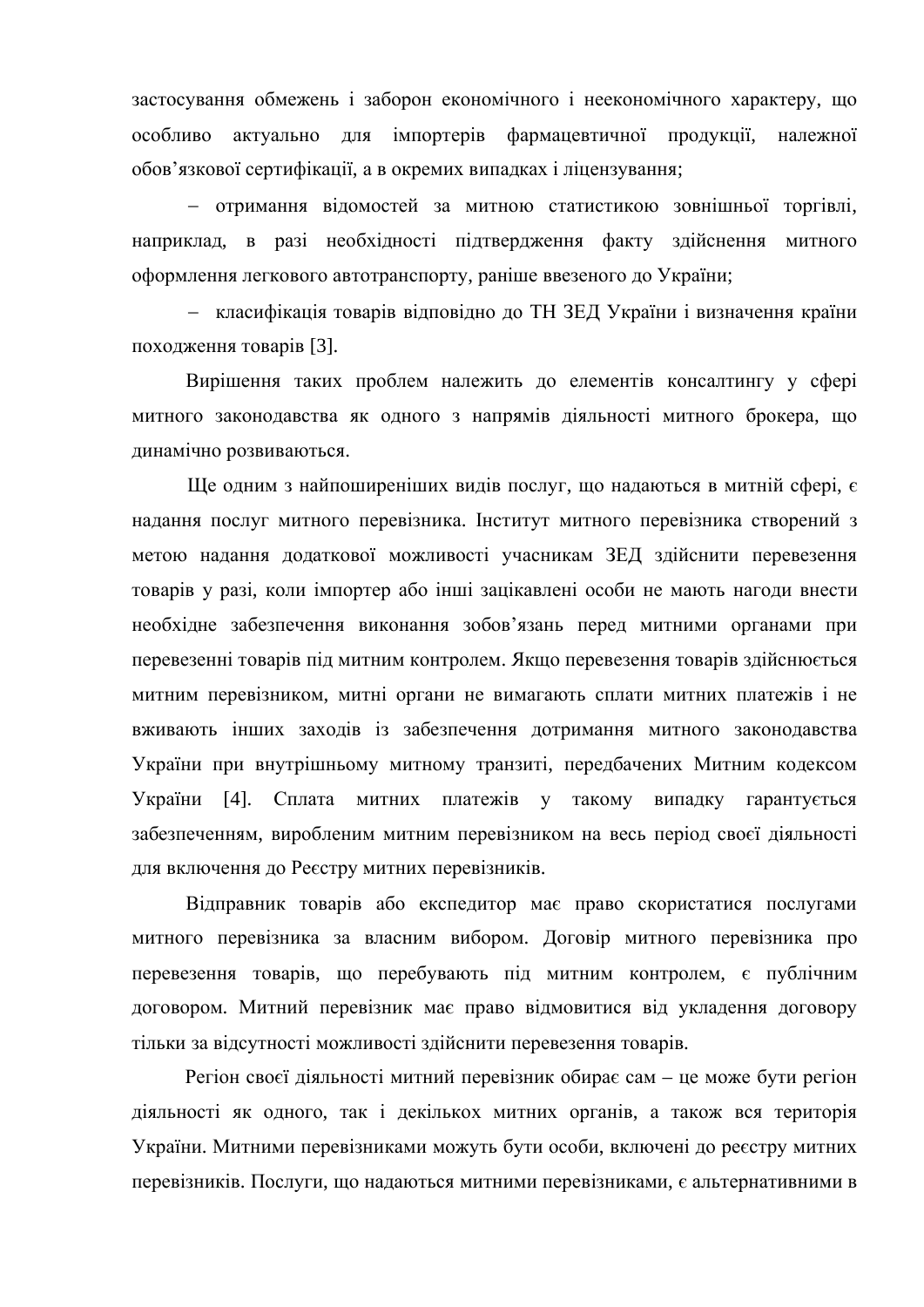тому випадку, якщо товари можуть переміщатися різними видами транспорту (наприклад, залізничним або автомобільним, повітряним або автомобільним) і різними митними перевізниками (конкуруючими автомобільними, авіаційними, річковими, морськими або поштовими компаніями-перевізниками). Абсолютно монополізованими на території України є тільки послуги з перевезень залізничним видом транспорту (митний перевізник – ЗАО «Українська залізниця»), а також послуги з перевезень трубопровідним видом транспорту (митні перевізники природного газу). Відповідно, у випадках, якщо товари, що перебувають під митним контролем, взагалі можливо або ж економічно вигідно перевозити тільки певним видом транспорту (наприклад, весь переміщуваний природний газ, 99 % нафти, що здобувається в Україні, і більше ніж 50 % вироблюваних нафтопереробними підприємствами нафтопродуктів – по магістральних трубопроводах), митні послуги, що надаються відповідними митними перевізниками, будуть безальтернативними.

Слід зазначити, що на сьогоднішній день на українському ринку послуг, що надаються в митній сфері, спостерігається тенденція до об'єднання послуг митного брокера і митного перевізника в комплексну пропозицію. Подібна пропозиція вже давно існує в розвинених країнах, де одна компанія пропонує споживачу весь спектр послуг, необхідних при переміщенні товарів або транспортних засобів через митний кордон. В Україні ж це ще не так розвинено, проте організація послуг митного перевізника пропонується більшістю митних брокерів. При цьому слід зазначити, що під організацією таких послуг маються на увазі посередницькі послуги між клієнтом і перевізником. Таким чином, митний брокер лише сприяє клієнту у зверненні до митного перевізника, не займаючись вирішенням питань транспортування самостійно.

Як ще один вид послуг у сфері митної діяльності можна виділити послуги із зберігання товарів, що перебувають під митним контролем. Такі послуги надають МС і СТЗ. Митними складами є спеціально виділені й облаштовані приміщення і (або) відкриті майданчики, які відповідають вимогам, встановленим Митним Кодексом України. Митні склади є зоною митного контролю.

Митні склади, як і склади тимчасового зберігання, можуть бути відкритого або закритого типу. Митний склад відкритого типу призначений для зберігання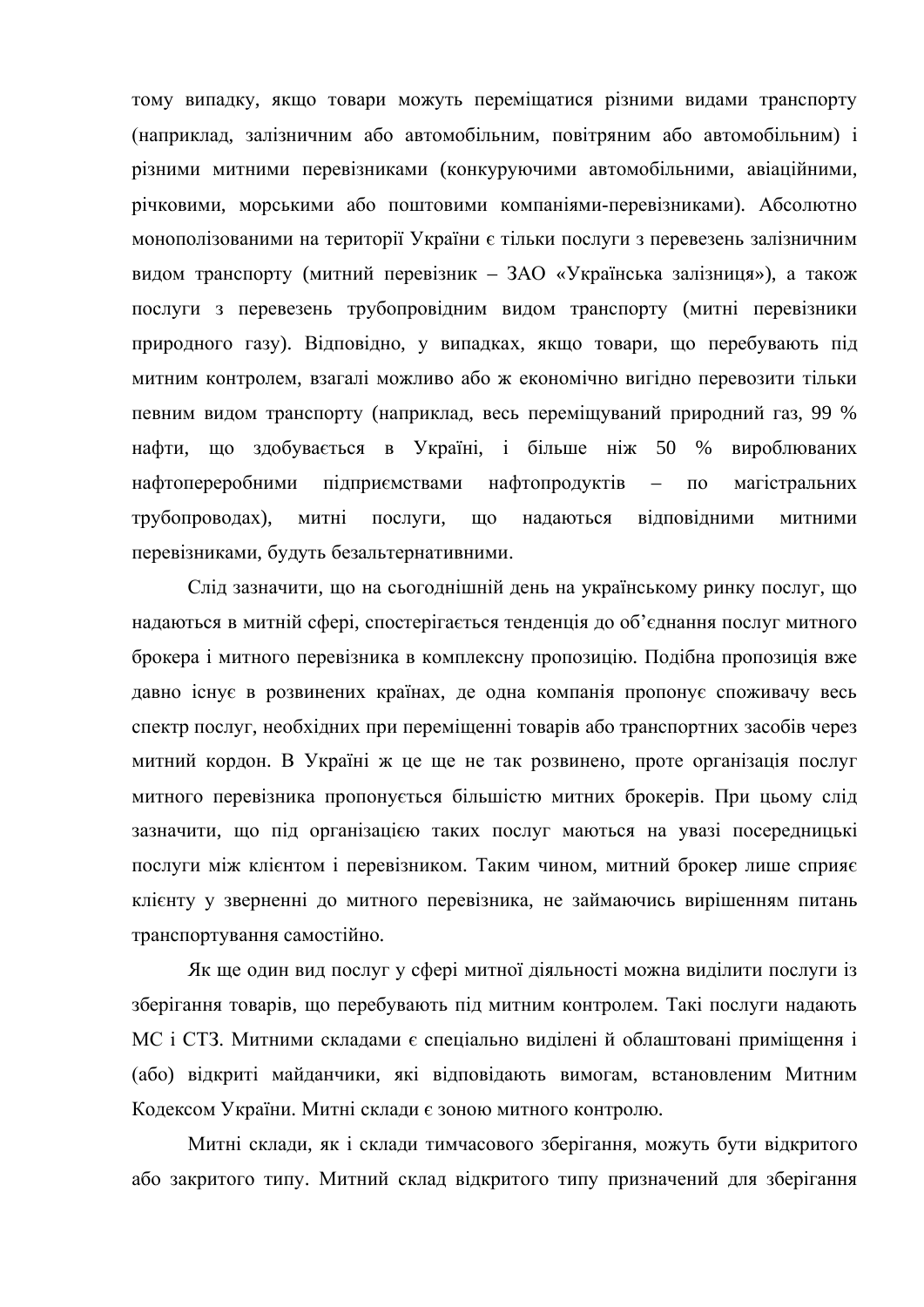будь-яких товарів і може бути використаний будь-якими особами. Митні склади, призначені для зберігання товарів власника складу, є митними складами закритого типу. Право визначати види товарів, які можуть зберігатися на митному складі закритого типу, МК України надав Уряду України [4]. Митні склади як відкритого, так і закритого типу можуть використовуватися для зберігання товарів, що вимагають особливих умов зберігання або здатних заподіяти шкоду іншим товарам. Такі склади називаються спеціалізованими митними складами. Митні склади повинні бути обладнані так, щоб забезпечувати збереження товарів, виключити доступ до них осіб, що не є працівниками складу, не мають повноваження щодо товарів або не є представниками осіб, які мають такі повноваження.

Власниками митних складів можуть бути українські особи, включені до реєстру власників митних складів, а також митні органи без включення їх до вказаного реєстру. Переліки митних складів, а також зміни в ньому публікуються в офіційних виданнях Державної митної служби України (ДМСУ). Періодичність публікації переліків митних складів, власниками яких є митні органи, - не рідше ніж один раз у шість місяців, інших митних складів – один раз на три місяці.

Відносини між власником митного складу з особами, що розміщують товари на зберігання до митного складу, встановлюються на договірній основі. У ці взаємостосунки митні органи не втручаються.

На сьогоднішній день митні склади не досить поширені, особливо в регіонах, віддалених від державного кордону. Набагато поширенішими є СТЗ, які надають організаціям, що здійснюють ЗЕД, послуги з тимчасового зберігання товарів. Для процесу торгівлі і комерційної діяльності важливо, щоб товари могли бути відразу після прибуття без зволікання вивантажені з транспортного засобу. Крім того, практика комерційної діяльності свідчить про те, що кінцевий пункт призначення товарів не завжди відомий у момент їх прибуття на митну територію або не вся необхідна інформація про товар для випуску митними органами є в наявності. Зазначені обставини зумовили необхідність встановлення процедури тимчасового зберігання.

Митна процедура тимчасового зберігання призначена для забезпечення дотримання митного законодавства України на період зберігання іноземних товарів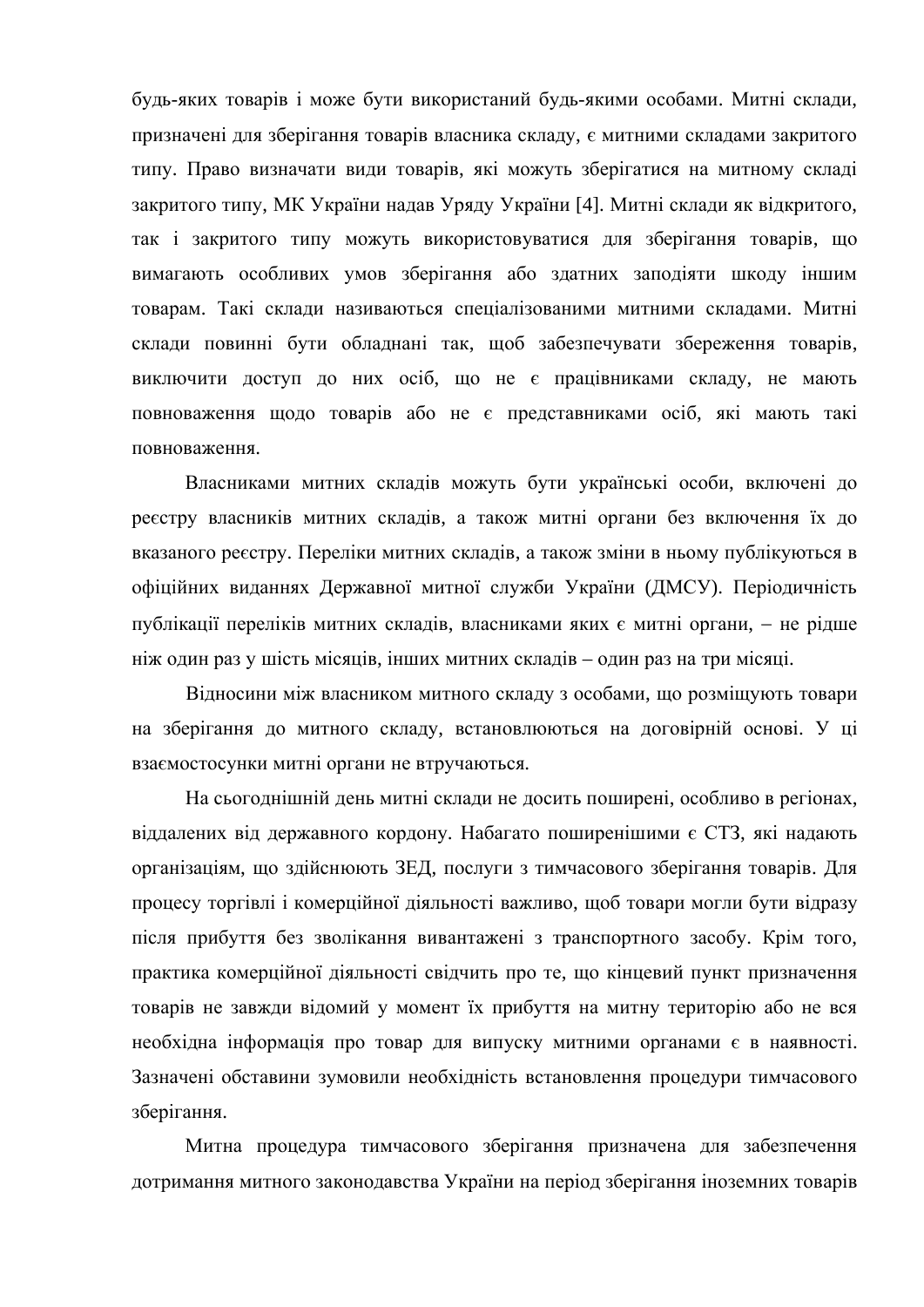до їх випуску відповідно до митного режиму або до митної процедури. Тимчасове зберігання разом з іншими митними процедурами (прибуття товарів, внутрішній митний транзит) має забезпечити правильне декларування товарів, виключити можливість підміни товарів, заниження їх кількості, декларування товарів під іншим найменуванням і т. п.

На період тимчасового зберігання товарів за них не сплачується митний збір, податки і не застосовуються обмеження, встановлені відповідно до законодавства України про державне регулювання ЗЕД.

За загальним правилом тимчасове зберігання здійснюється на складах тимчасового зберігання. Допускається тимчасове зберігання і на інших складах, які не є складами тимчасового зберігання: на складах осіб, для яких застосовуються спеціальні спрощені процедури митного оформлення, на складах державних органів і установ, якщо вказані державні органи й установи є одержувачами товарів, а також на складах будь-яких осіб, що є одержувачами товарів у випадку, якщо для тимчасового зберігання товарів потрібні особливі умови поблизу від місця отримання таких товарів відсутній СТЗ, пристосований для зберігання таких TOBapib.

На СТЗ можуть зберігатися будь-які іноземні товари, зокрема заборонені відповідно до законодавства України до ввезення на митну територію України, а також товари, вилучені в результаті спеціальної митної ревізії, товари, незаконно переміщені через митний кордон і вилучені в осіб, що придбали їх для здійснення підприємницької діяльності [4].

Термін тимчасового зберігання становить два місяці. Митний орган зобов'язаний продовжити вказаний термін за мотивованим запитом зацікавленої особи (наприклад, якщо необхідний час для отримання дозволу на ввезення, сертифікату відповідності і т.п.). Максимальний термін зберігання товарів – чотири місяці, за винятком таких випадків:

- максимальний термін тимчасового зберігання товарів, заборонених до ввезення на митну територію України, становить не більш ніж три доби, якщо інший термін не передбачений іншими державними законами окремих видів товарів.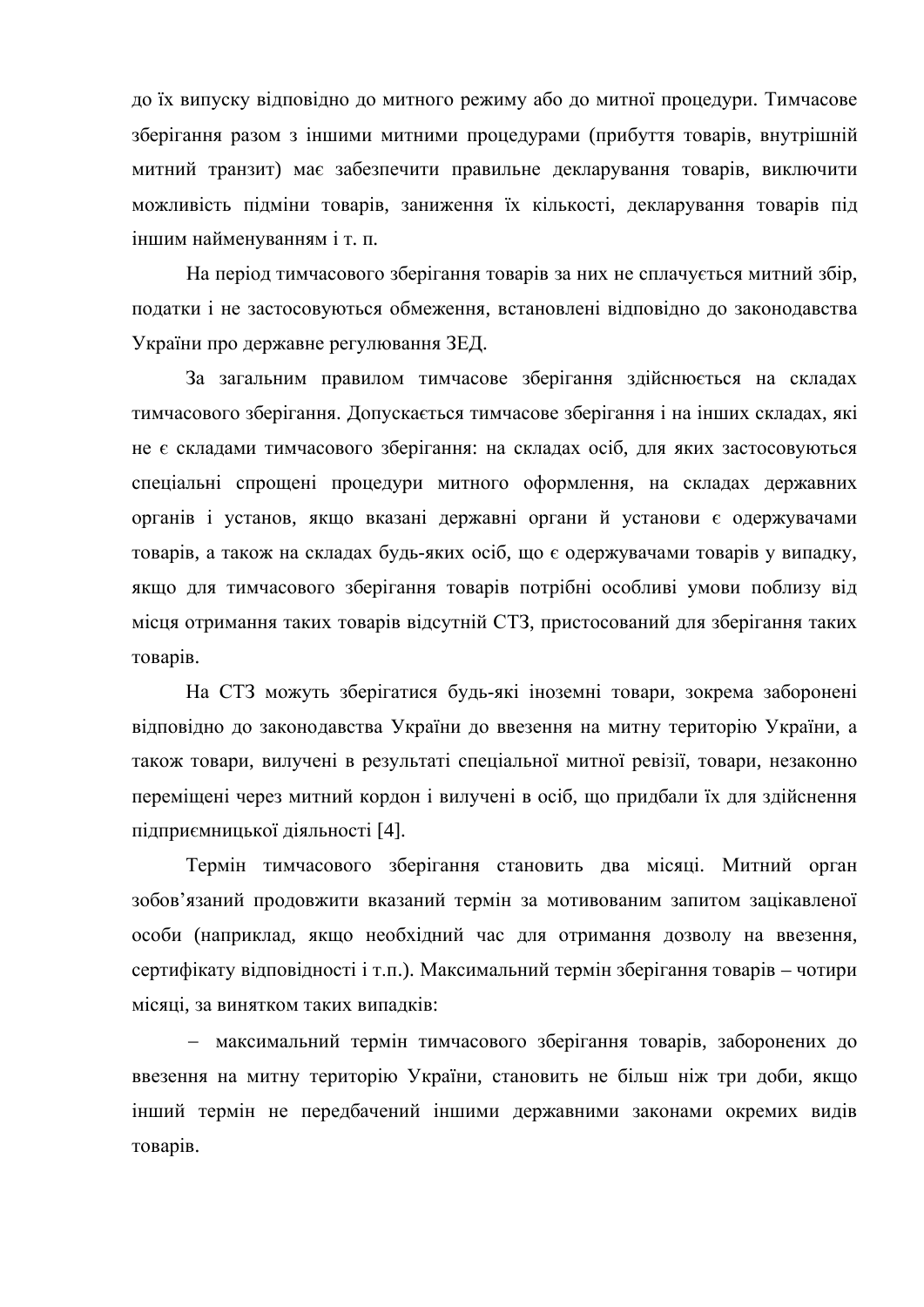- максимальний термін тимчасового зберігання товарів, вилучених при проведенні спеціальної митної ревізії і незатребуваних після її закінчення, становить два місяці з дня закінчення спеціальної митної ревізії.

Продовження вказаних термінів не допускається. Після закінчення термінів тимчасового зберігання розпорядження товарами здійснюється відповідно до митного законодавства України.

Послуги, що надаються власниками СТЗ і МС, є альтернативними у випадку, якщо в зоні діяльності митного органу призначення функціонують декілька СТЗ або МС, які дозволяють зберігати певні види товарів, а також у випадку, якщо учаснику ЗЕД взагалі не потрібне тимчасове зберігання товару на СТЗ (наприклад, при попередньому декларуванні товарів або в разі отримання дозволу на зберігання товарів на складі одержувача) або розміщення товару під митний режим митного складу.

**Висновки.** Пілводячи підсумок, слід зазначити той факт, що на сьогоднішній день український ринок послуг, що надаються в митній сфері, проходить черговий етап свого розвитку, початок якого був обумовлений набуттям чинності Митного кодексу України 2004 р. Очікується, що вдосконалення нормативно-правової бази допоможе збудувати стосунки між учасниками ринку послуг у митній сфері на якісно іншому рівні, відповідному вимогам Всесвітньої митної організації і світовим тенденціям до економічної інтеграції.

Перетворення українського ринку послуг у митній сфері – процес багатоступеневий, що супроводжується поступовим усуненням негативних чинників, характерних для ринку перехідного періоду. На сьогоднішній день до таких чинників можна вілнести:

– наявність великої кількості нормативно-правових актів ДМСУ, регулюючих питання у сфері митної справи, що створює передумови до виникнення юридичних колізій;

— присутність «сірого» і «чорного» секторів на ринку послуг у митній сфері, де одержання прибутку супроводжується порушенням митного законодавства України.